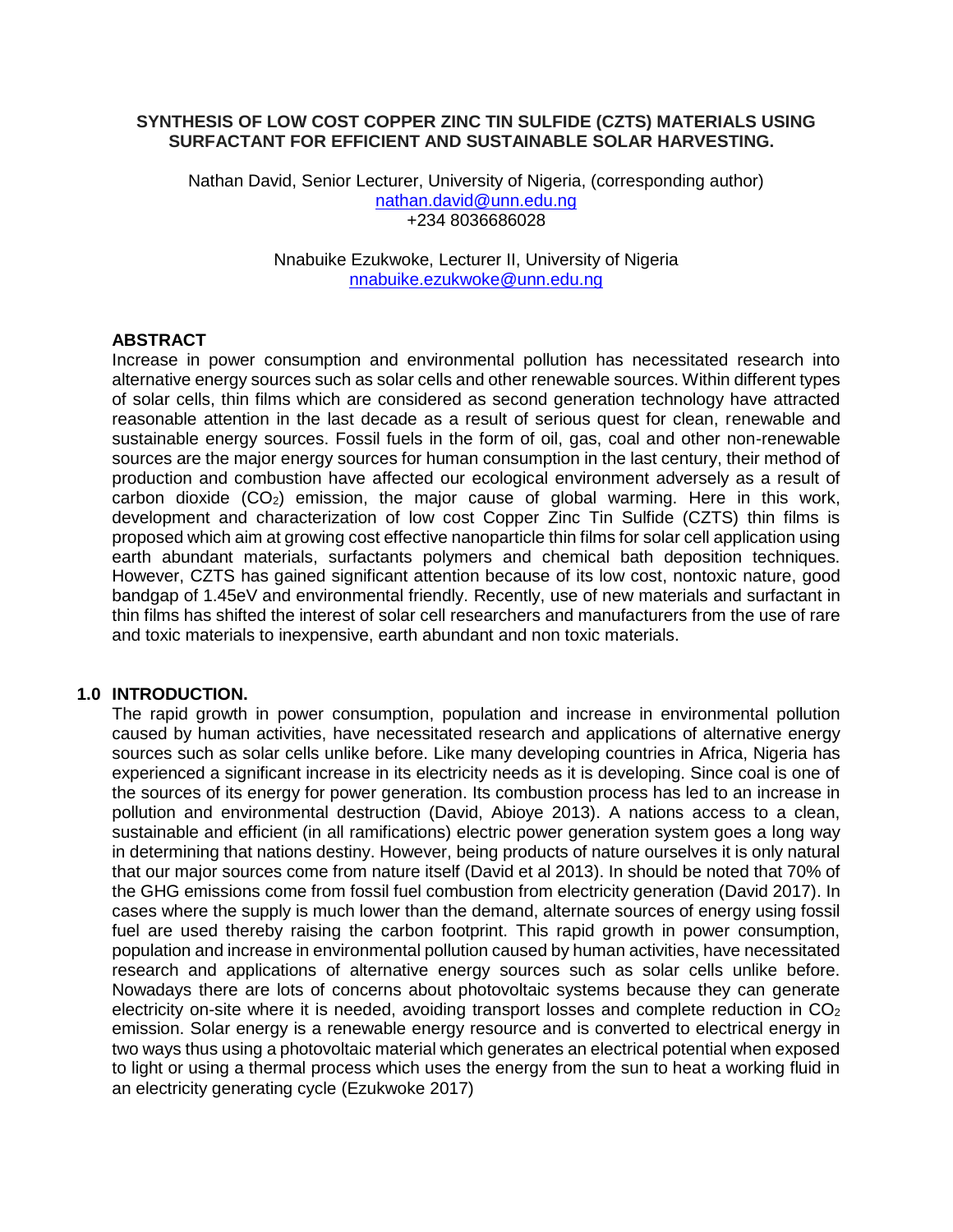Among different types of solar cells, second-generation solar cells thin film technology have attracted considerable research effort, mainly due to the increasing demand for earth abundant and inexpensive materials for solar cell fabrications. Cost-effective solar cell production not only requires the use of earth abundant materials, such as CZTS, but also needs economical fabrication processes. Fabrication processes of CZTS absorber layers can be generally classified into vacuum- and non-vacuum-based techniques. The non-vacuum processes have the advantage of a low cost and a high throughput compared to the vacuum-based techniques. The main different among the most popular solar cell technologies lies in their constituent materials and the choice of fabrication process. This could be critically seen by an excellent and concise review of solar cell technologies. The indisputable king of solar cell materials is silicon (Si), which is at the same time the best understood and the most earth-abundant material in the world (Xia et al 2013). Solar cells based on single-crystal or multi-crystalline Si are wafer-based technologies, meaning that the material is manufactured in the form of a big chunk (a couple of meters tall) then cut into thin slices, called wafers which is the building block of Si solar cells (Kumar et al 2018). Wafers are thin but not that thin a typical Si solar cell employs a rigid 200 µmthick wafer. Crystalline silicon solar cell has many drawbacks like low energy gap of 1.2eV, cost for bulk production, poor light energy absorption co-efficiency and requires mechanical glass support (Bello, Awodele 2018). The current need of energy at low cost is one of the many driving forces for the renewable energy industry. Due to this, researchers focus on materials that can be fabricated easily using cheap techniques with less materials consumption, so that PV can cost less and be more convenient than fossil fuels. This causes most of the photovoltaics industries to grow rapidly, materials other than silicon crystals are being explored for solar cells applications. Some of these materials include cadmium, copper, tellurium, selenium, indium, tin, zinc and among others. However, researchers are looking into promising thin films semiconductor material that consists of only abundant and inexpensive elements for solar cell application. Among the generation of the solar cell technologies, thin film solar cell technology has been more successful owing to the advantage of being cheap and efficient. Currently, the main thin film solar cells include the amorphous Silicon thin film, Cadmium Telluride (CdTe), Copper Indium Selenium (CIS), Copper Indium Gallium Selenium (CIGS), Gallium Arsenide (GaAs), and Copper Zinc Tin Sulfide (Cu<sub>2</sub>ZnSnS<sub>4</sub> which will hereafter referred to as CZTS), etc. GaAs and CdTe contain toxic elements (cadmium and arsenic) while CIGS system contains rare indium element therefore, these two types of solar cells cannot meet the future development in thin film solar cells (Patel et al 2013), (Sharma et al 2015). However, this work reports synthesis and fabrication of low cost CZTS thin films solar cells materials for solar harvesters using chemical bath deposition techniques.

# **2.0 ENVIRONMENTAL IMPACT**

Fossil fuel dominated electricity generation in most of the developing countries in the world has posed enormous environmental consequences globally. The growing concern about our environment and sustainable development focuses attention on renewable energy sources currently. One of these sources is the direct conversion of sunlight into electricity by means of photovoltaic cells. Solar energy has the potential to fulfill an important part of the sustainable energy demand for future power generations (Xia et al 2013). Thereby, low-cost organic photovoltaic systems have come into the international research focusing on the synthesis and development of low cost solar cell materials for energy and environmental sustainability. Currently the world consumes an average of 13 terawatts (TW) of power (Kumar et al 2018). By the year 2050, as the population increases rapidly and the standard of living in developing countries improve; this amount is likely to increase to 30 TW.

For example, the University of Nigeria, Nsukka (UNN) consumes approximately 3000KWh, which amounts to about 26MWh annually. However, the University receives approximately only 50% of electrical energy from the National Grid (David 2015). The remaining 50% of the required is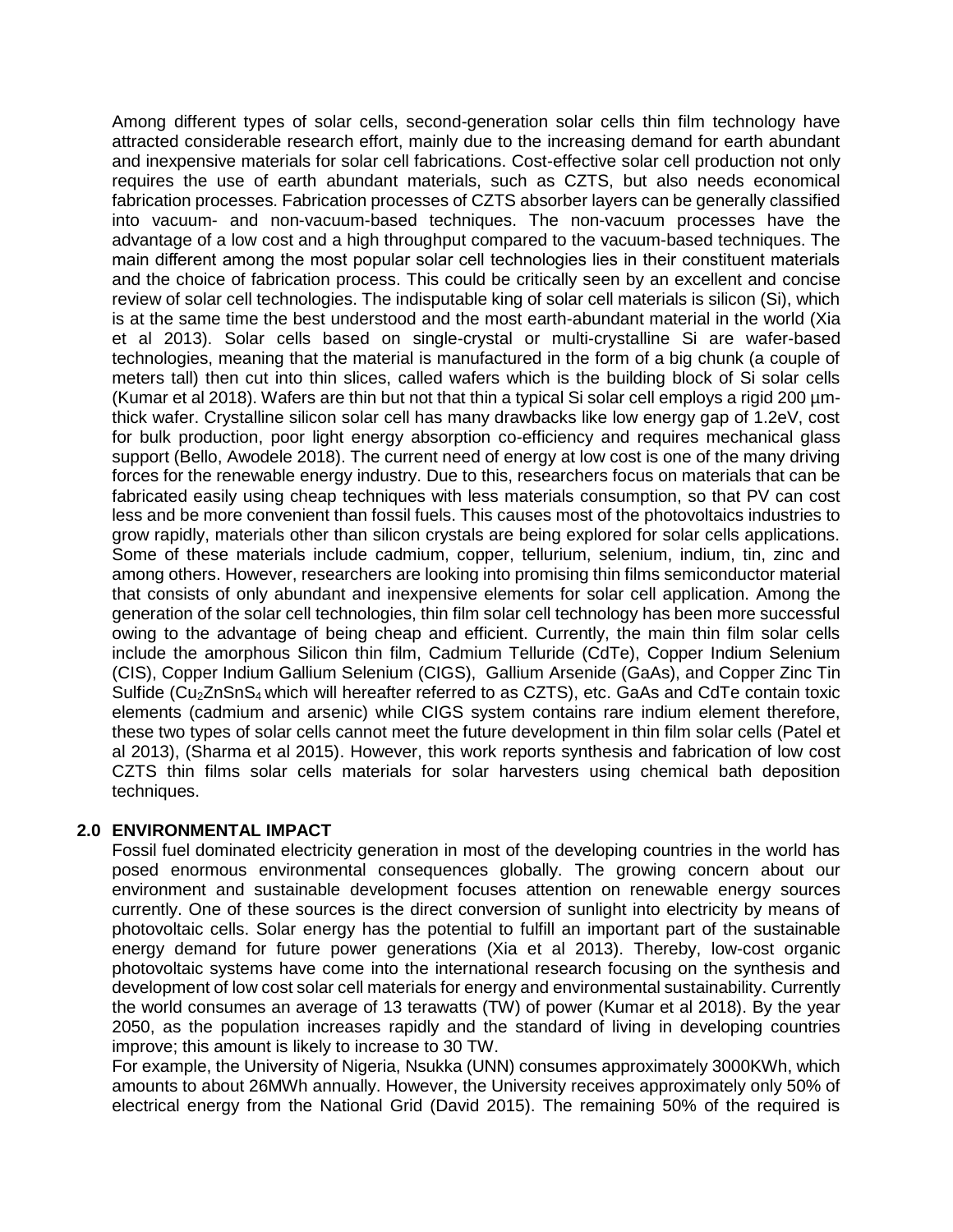generated using fuel generators which apart from being expensive, affect the environment adversely with a direct impact on global warming.

If burning fossil fuels provides this power, the concentration of carbon dioxide in the atmosphere will be more than double, causing substantial global warming, along with many other undesirable consequences. Therefore, one of the most important challenges confronting scientists and engineers is to device a means to provide the world with 30 TW of power without releasing carbon into the atmosphere. This could be achieved through deployment of thin film materials for solar cell applications. Figure 1 describes a graph showing the  $CO<sub>2</sub>$  emissions of solar power relative to other sources of energy. While they are lower than most other sources, in  $CO<sub>2</sub>$  emissions to the environment. This is mainly due to the process of mining the silicon. Thin-film solar panels therefore generate fewer lifetime  $CO<sub>2</sub>$  emissions than silicon-based solar panels, so as thin films gain popularity, the average  $CO<sub>2</sub>$  emissions to atmosphere will likely reduced drastically.



*Figure 1 showing the Carbon IV Oxide Emission of the Different Electricity sources.*

# **3.0 MATERIALS AND METHOD**

CZTS solution was prepared by dissolving Copper II Sulfate 0.02M, Zinc Sulfate 0.01M, Tin Chloride 0.02M and Thiacetamide 0.10M as sources of Sulfur in different beaker containing 100ML of distilled water respectively. Each beaker was placed on a magnetic stirrer for 20minutes to ensure complete dissolution of the salt. During stirring, it was observed that the salt particles dissolved and formed a colourless solution. The surfactant material to be used in the deposition was prepared by dissolving 0.02M of Cetyltrimethyl Ammonium Bromide (CTAB) in a beaker containing 100M of distilled water. The surfactant was dissolved differently in a beaker and was stirred to obtain a uniform mixture using a magnetic stirrer. To grow the film, precursor solution of 0.02M Copper Sulfate, 0.01 Zinc Sulfate, 0.02M Tin Chloride, 0.16M of Thiacetamide, and 0.02 CTAB in equal combining volume were mixed together in a beaker with the following ratio:

#### **Cu : Zn : Sn : S : CTAB = 2 : 2 : 2 : 2 :1**

Later, pre-cleaned glass substrates were immersed in the beaker containing the precursor solution. The beaker was thereafter heated in air for one hour maintaining maximum temperature of 325K and allowed for cooling and deposition for another twelve hours. After one hour of heating, it was observed that the solution became blurred and light dark precipitate formed in the beaker containing the substrate. It was also observed that after twelve hours of deposition, heterogeneous reaction occurred and deposition of CZTS took place on the substrate. Finally, the film was annealed to maximum temperature of 3500°C to obtain a polycrystalline CZTS. The structural, morphology of the film were investigated. X-rays diffractometer and Rama spectroscope were used to record X-ray diffraction (XRD) pattern and Raman spectrum of the films in order to exam the their crystalline structure.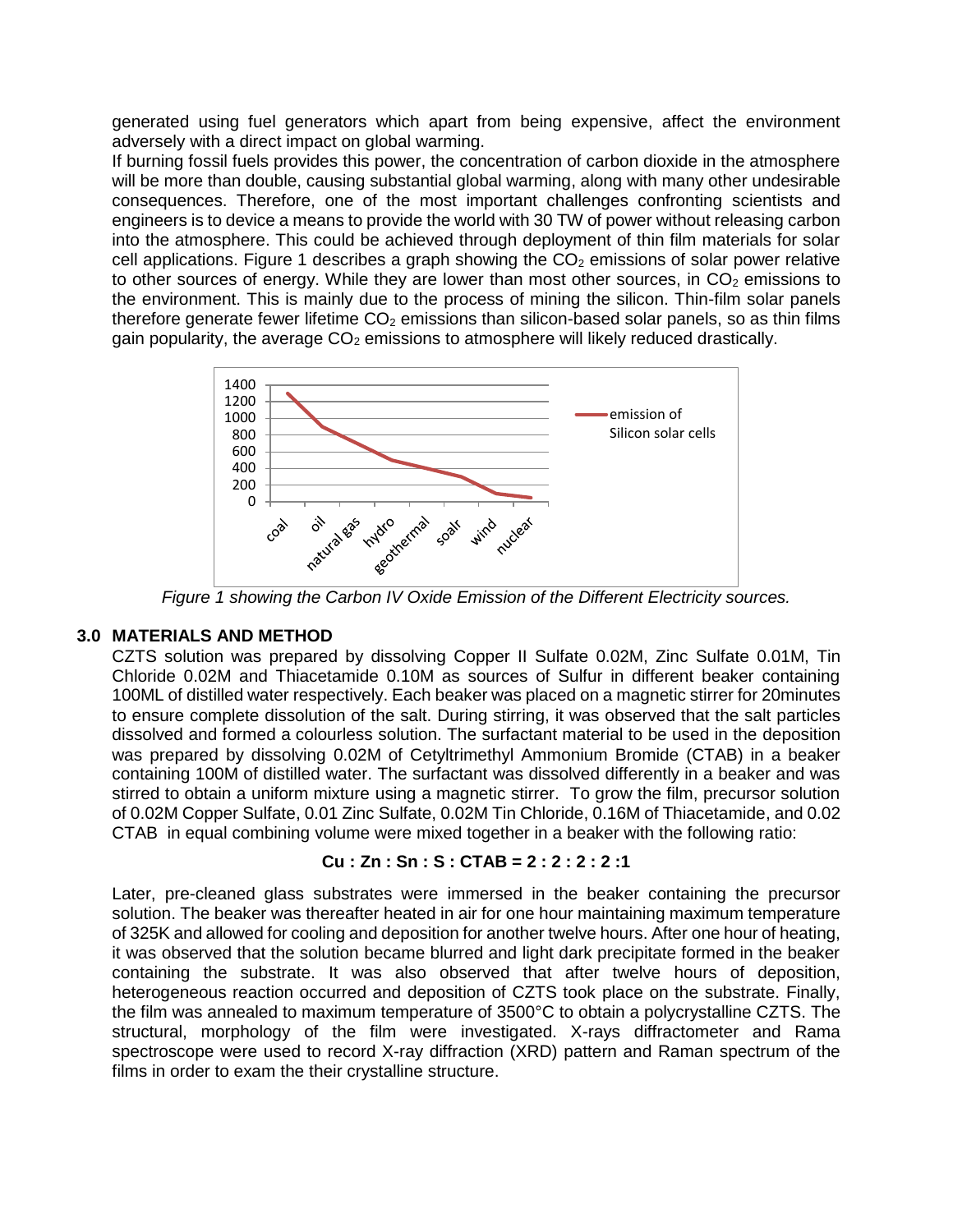## **4.0 MORPHOLOGICAL CHARACTERISATION**

Several routes and methods have been used in preparation and deposition of  $Cu<sub>2</sub>ZnSnS<sub>4</sub>$  thin films, however, in this work we aimed to grow kesterite type CZTS thin films using CBD and the figure 2 shows the kesterite structure of CZTS deposited with CTAB surfactant. However, the Scanning Electron Microscope (SEM) analysis revealed uniform kesterite structure in the presence of the surfactant material just like pure CZTS morphology without surfactant materials.



*Figure 2: Morphological structure of CZTS using CTAB Surfactant SEM image.*

# **4.1 RESULT AND CHARACTERISATION**

In Figure 3 the X-rays diffraction pattern of CZTS with surfactant CTAB deposited on a glass substrate materials and the film was annealed at 3500C for 30minutes. From the XRD, it was observed that the deposited CZTS film was armorphous in nature but the crystalline nature came after annealing. In general, the films shows 2ϴ values of 28.30°C and 47.60°C corresponding to (112) and (220) kestrite plane respectively as shown in the figure 3(a) and 3(b). This confirms that pure kestrite of CZTS could be achieved by simple CTAB surfactant capping.



 $(a)$  (b) *Figure 3 XRD Pattern (a) and (b) of CZTS thin films Obtained after Depositing with CTAB.*